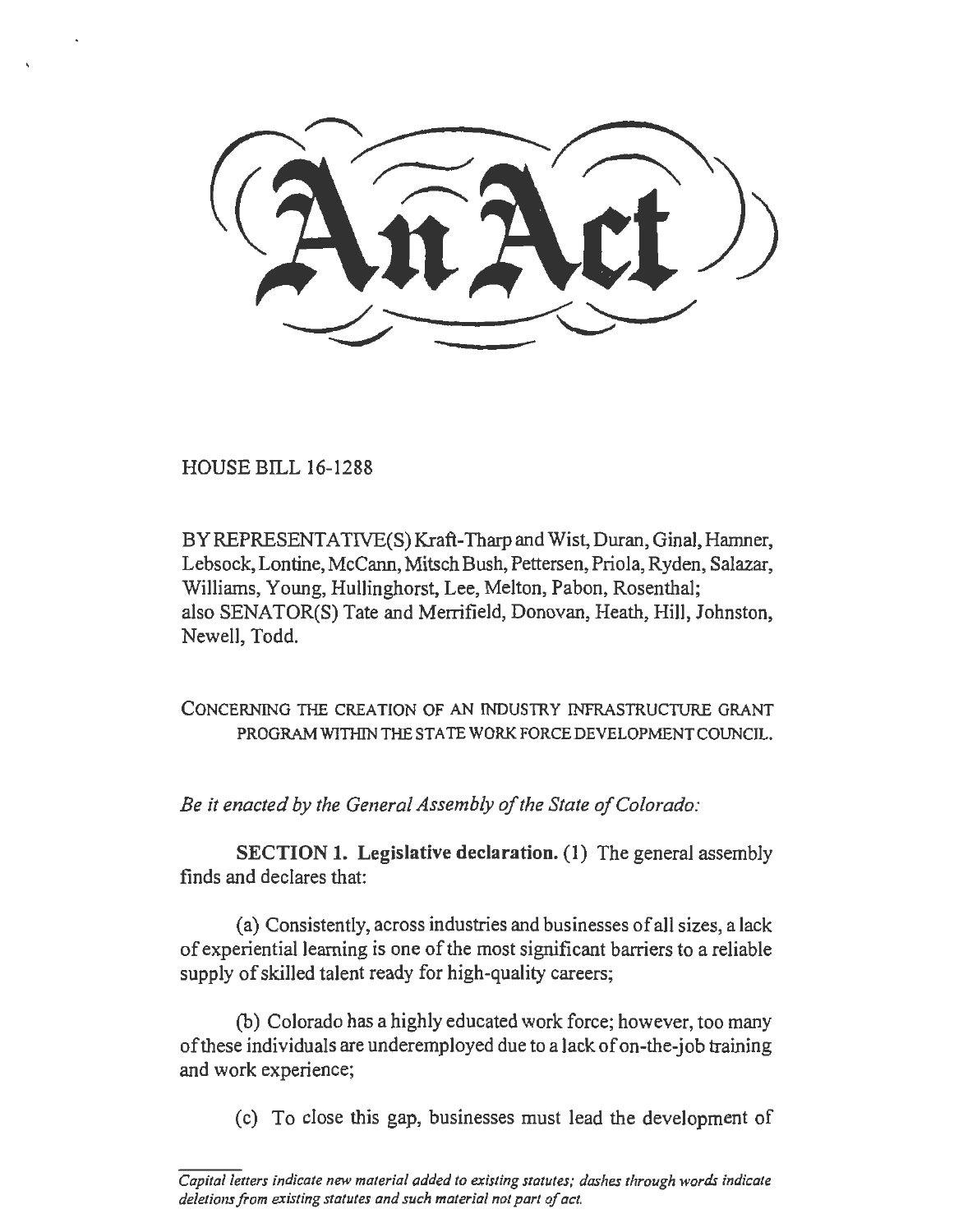generally accepted industry-specific competencies with which education and training in schools, labs, and in-the-workplace learning can align;

( d) Colorado is known nationally as a leader in public-private partnerships, showing that industry has acknowledged that businesses must play a critical role not only in determining and defining the competencies needed but also in providing opportunities for training in the workplace; and

( e) Colorado has implemented several innovations in education and work force development, which provide the foundation for this work, and we can build upon that to integrate deep workplace training alongside the theories taught in the classroom.

SECTION 2. In Colorado Revised Statutes, add part 4 to article 46.3 of title 24 as follows:

## PART4

## INDUSTRY INFRASTRUCTURE GRANT PROGRAM

24-46.3-401. Definitions. As USED IN TIIIS PART 4, UNLESS THE CONTEXT OTHERWISE REQUIRES:

(1) (a) "ELIGIBLE NONPROFIT ENTITY" MEANS AN ENTITY TIIAT:

(I) COLLABORATES WITH THE COLORADO WORK FORCE DEVELOPMENT COUNCIL TO ADMINISTER THE INDUSTRY INFRASTRUCTURE GRANT PROGRAM;

(II) PARTNERS WITH BUSINESS ENTITIES TO ENSURE ACCESS TO TRAINING OPPORTUNITIES FOR STUDENTS;

(III) PROVIDES SUPPORT TO INDUSTRY ASSOCIATIONS AND TRAINING PARTNERS;

(IV) COORDINATES MULTI-INDUSTRY LEAD COMPETENCY IDENTIFICATION TO INFORM THE DEVELOPMENT OF WORKPLACE LEARNING CURRJCULUM;

(V) SERVES ASA TRANS LA TIONALMEDIUM BETWEEN GOVERNMENT,

PAGE 2-HOUSE BILL 16-1288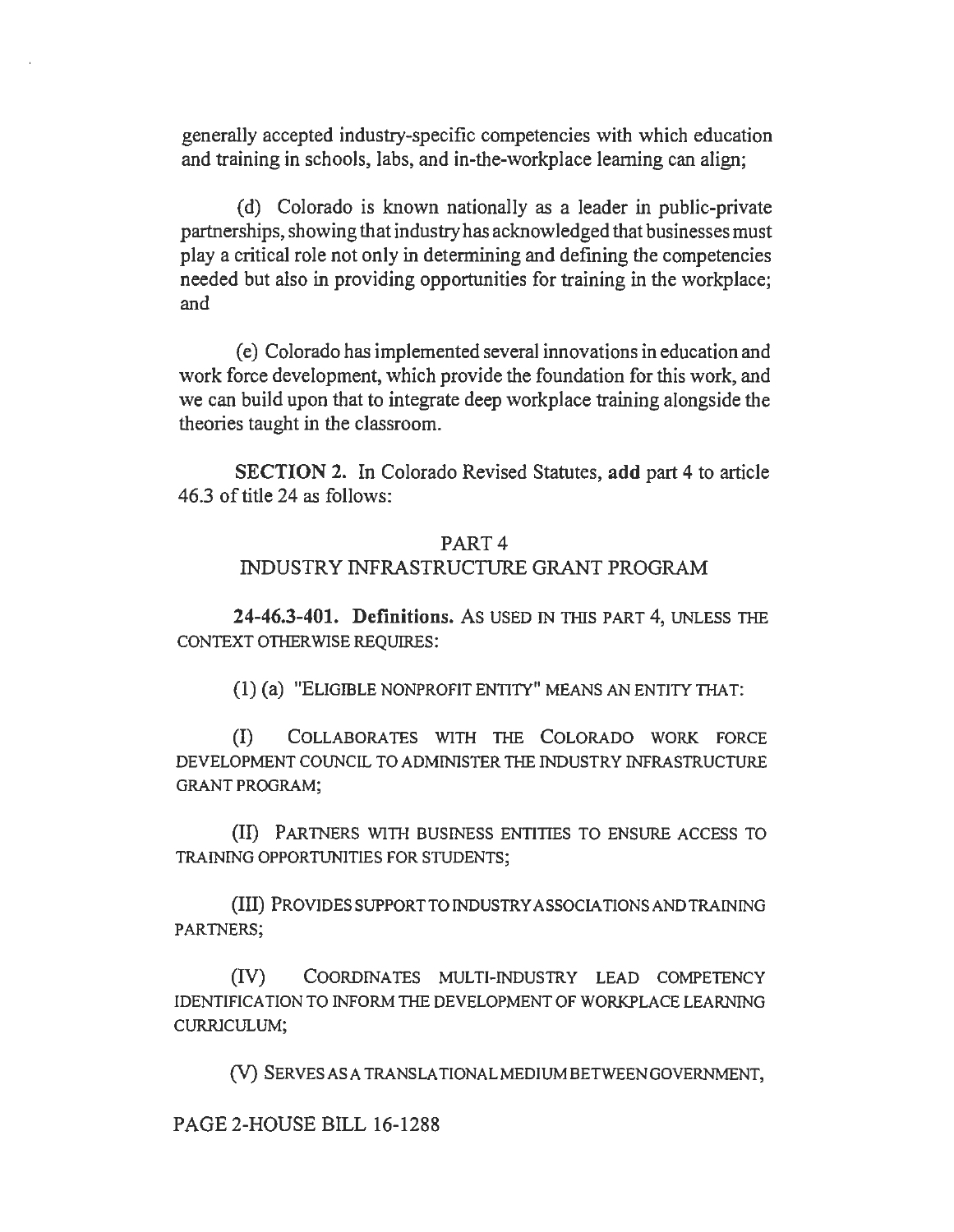EDUCATION, AND BUSINESSES IN ORDER TO CREATE A COMMON NOMENCLATURE; AND

(VI) PROVIDES DOCUMENTATION DEMONSTRATING A FUNDING COMMITMENT OF AT LEAST THREE HUNDRED THOUSAND DOLLARS AND A SIGNED AFFIDAVIT INDICATING THAT THE FUNDING COMMITMENT SHALL BE USED FOR THE PURPOSES LISTED IN SECTION 24-46.3-403.

(b) "ELIGIBLE NONPROFIT ENTITY" DOES NOT INCLUDE AN ORGANIZATION EXEMPT FROM FEDERAL TAXATION UNDER SECTION 501(c) (4) OF THE FEDERAL "INTERNAL REVENUE CODE OF 1986", AS AMENDED.

(2) "INDUSTRY-DEFINED COMPETENCIES" MEANS THE SPECIFIC KNOWLEDGE, SKILLS, AND ABILITIES THAT INDUSTRY LEADERS, INCLUDING, BUT NOT LIMITED TO, EMPLOYER ASSOCIATIONS, LABOR UNIONS, OR STA TE AND LOCALLABORFEDERA TIONSHA VECOLLECTIVEL Y IDENTIFIED AS BEING CRITICAL TO A SPECIFIC OCCUPATION OR GROUP OF OCCUPATIONS EFFECTIVELY. THESE COMPETENCIES ARE BOTII FOUNDATIONAL AND TASK-SPECIFIC.

(3) "STATE COUNCIL" MEANS THE STATE WORK FORCE DEVELOPMENT COUNCIL CREATED IN SECTION 24-46.3-101.

24-46.3-402. Industry infrastructure grant program - creation. THE INDUSTRY INFRASTRUCTURE GRANT PROGRAM IS HEREBY CREATED IN THE STATE COUNCIL. THE PURPOSE OF THE PROGRAM IS TO PARTNER WITH ELIGIBLE NONPROFIT ENTITIES TO DEVELOP AND MAINTAIN THE INDUSTRY COMPETENCY STANDARDIZATION NEEDED TO SUPPORT BUSINESSES IN THEIR IMPLEMENTATION OF WORK SITE TRAINING PROGRAMS. THE STA TE COUNCIL SHALL ESTABLISH AND PUBLISH GUIDELINES FOR THE ADMINISTRATION OF THE GRANT PROGRAM, DISBURSEMENT OF MONEY, AND CONFIRMATION OF PRIVATE FUNDING COMMITMENTS.

24-46.3-403. Use of grant money. (1) AN ELIGIBLE NONPROFIT ENTITY MAY ONLY USE GRANT MONEY TO:

(a) IDENTIFY INDUSTRY-SPECIFIC STANDARDS AND ASSESSMENTS FOR ACCOUNTABILITY AND IMPLEMENTATION OF COMPETENCIES WITHIN WORK FORCE PROGRAMS;

## PAGE 3-HOUSE BILL 16-1288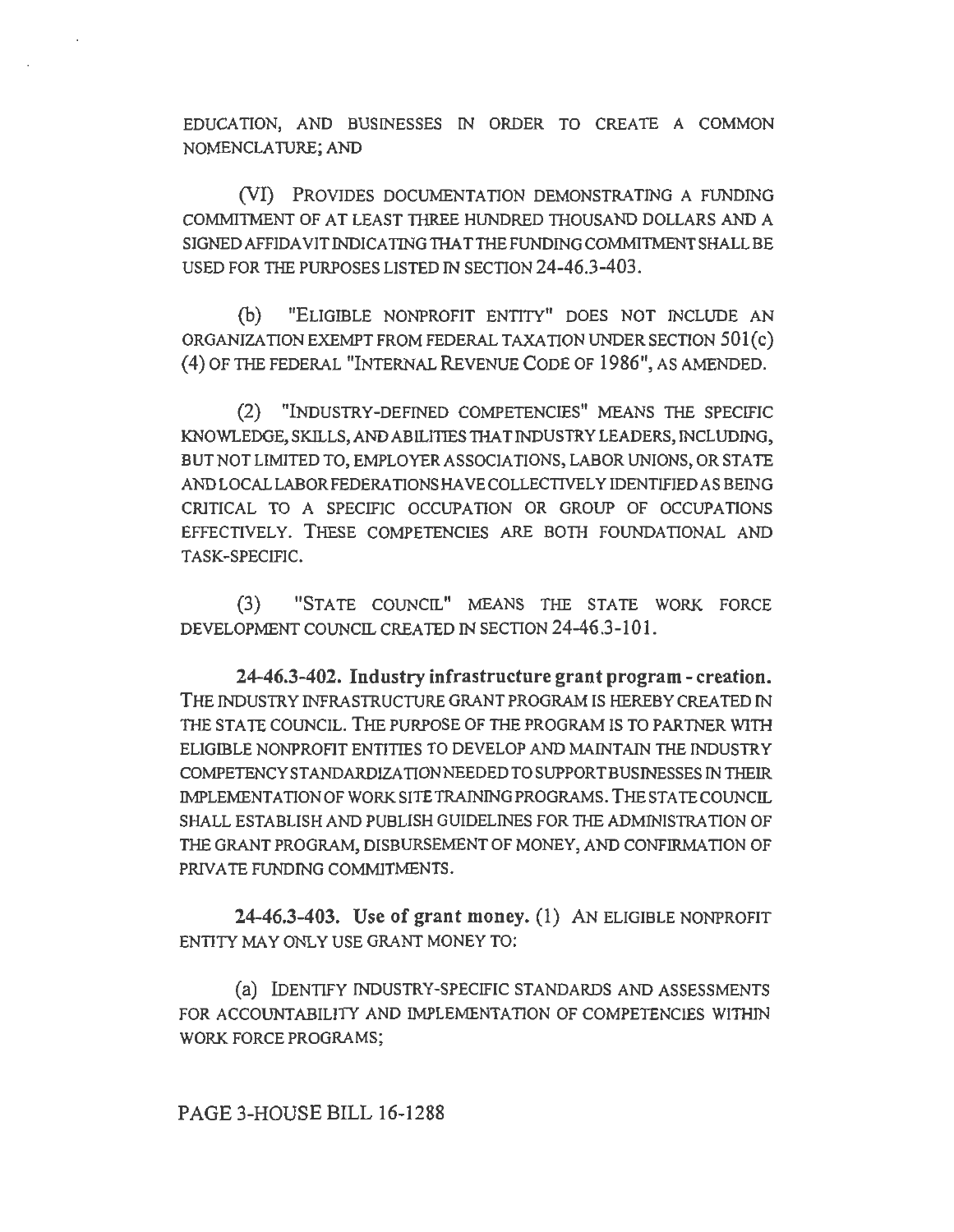(b) IMPLEMENT INDUSTRY-DEFINED COMPETENCIES WllHIN WORK FORCE PROGRAMS;

( c) ASSIST BUSINESSES AND INDUSTRY ASSOCIATIONS WITII HUMAN RESOURCES TRAINING AND DEVELOPMENT; AND

(d) COLLABORATE WITH ENTITIES TO FACILITATE TRAINING AND EDUCATION BETWEEN THE CLASSROOM AND BUSINESSES.

**24-46.3-404. Industry infrastructure fund - creation. (1)** THE INDUSTRY INFRASTRUCTURE FUND, REFERRED TO IN THIS SECTION AS THE "FUND", IS HEREBY CREATED IN THE STA TE TREASURY. THE FUND CONSISTS OF GIFTS, GRANTS, AND DONATIONS TO THE FUND AND ANY OTHER MONEY THAT THE GENERAL ASSEMBLY MAY APPROPRIATE OR TRANSFER TO THE FUND.

(2) THE STATE TREASURER SHALL CREDIT ALL INTEREST AND INCOME DERIVED FROM THE DEPOSIT AND INVESTMENT OF MONEY IN THE FUND TO THE FUND.

(3) STA TEMONEY IN THE FUND IS CONTINUOUSLY APPROPRIATED TO THE STATE COUNCIL TO ADMINISTER THE INDUSTRY INFRASTRUCTURE GRANT PROGRAM.

( 4) THE STA TE TREASURER SHALL TRANSFER ALL UNEXPENDED AND UNENCUMBERED STATE MONEY IN THE FUND ON JULY l, 2019, TO THE GENERAL FUND.

( 5) ON SEPTEMBER 1, 2016, AND ON SEPTEMBER 1 OF THE SUBSEQUENT TWO YEARS, THE STATE TREASURER SHALL TRANSFER THREE HUNDRED THOUSAND DOLLARS FROM THE GENERAL FUND TO THE INDUSTRY INFRASTRUCTURE FUND CREA TED IN THIS SECTION.

**24-46.3-405. Reporting. (1)** ONORBEFOREJANUARY 1,2017,AND ON OR BEFORE JANUARY 1 OF THE NEXT THREE YEARS THEREAFTER, THE STATE COUNCIL SHALL PREPARE A REPORT ON THE GRANT PROGRAM THAT INCLUDES INFORMATION ON:

(a) THE ELIGIBLE NONPROFIT ENTITY, IF ANY;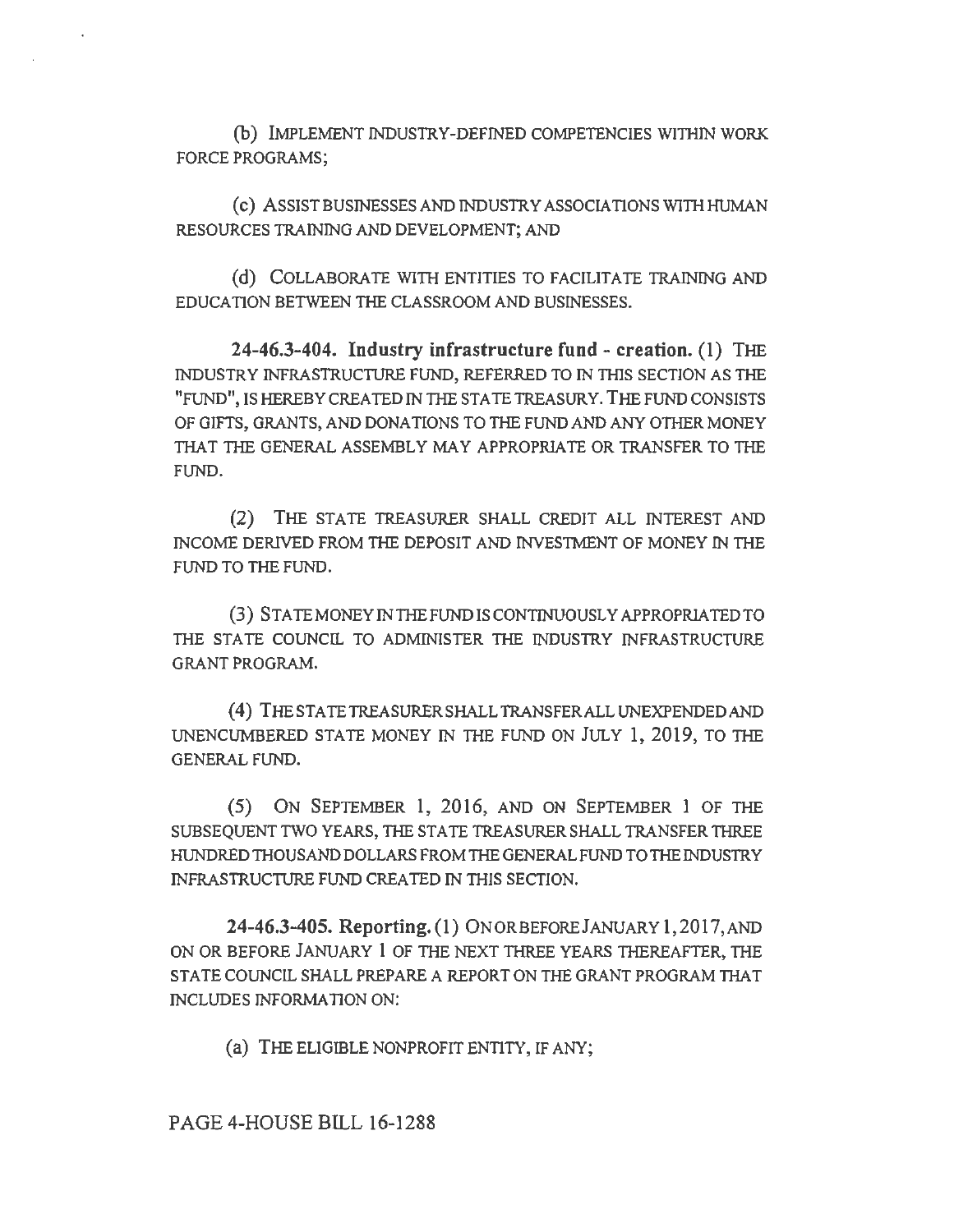(b) INDUSTRY SECTORS IDENTIFIED;

(c) A LIST OF COMPETENCIES IN EACH SECTOR;

(d) USES OF AN ELIGIBLE NONPROFIT ENTITY'S COMMITTED PRIVATE FUNDING;

(e) THENUMBEROFAPPRENTICESINEACHINDUSTRYTHATUTILIZED THE INDUSTRY-DEFINED COMPETENCIES CREA TED IN SECTION 24-46.3-402; AND

(f) ANY01HERMEASURABLEOUTCOMESTHESTATECOUNCILDEEMS APPROPRIATE. THE STATE COUNCIL SHALL INCLUDE THE REPORT IN THE ANNUAL COLORADO TALENT REPORT, DESCRIBED IN SECTION 24-46.3-103 (3) (a).

24-46.3-406. Applicability of other laws. NOTWITHSTANDING ANY OTHER LAW TO THE CONTRARY, THE WORK FORCE DEVELOPMENT COUNCIL AND THE EXPENDITURE OF MONEY PURSUANT TO THIS PART 4 IS NOT SUBJECT TO THE PROVISIONS OF THE "PROCUREMENT CODE", ARTICLES 101 TO 112 OF THIS TITLE.

24-46.3-407. Repeal. THIS PART 4 IS REPEALED, EFFECTIVE JULY 1, 2021.

SECTION 3. In Colorado Revised Statutes, 24-46.3-103, amend  $(3)$  (a) (VI) and (3) (a) (VII); and add (3) (a) (IX) as follows:

24-46.3-103. Key industries talent pipeline working group. (3) (a) In doing the work specified in subsection (2) of this section, the state council, in partnership with the department of higher education, the department of education, the department of labor and employment, and the Colorado office of economic development, shall coordinate the production of an annual Colorado talent report. In preparing the annual Colorado talent report, the state council, the departments, and the office may use previously collected data and are not required to collect new data for the purposes of the report. The talent report shall:

(VI) Include recommendations related to advancing talent pipeline and career pathways development; and

PAGE 5-HOUSE BILL 16-1288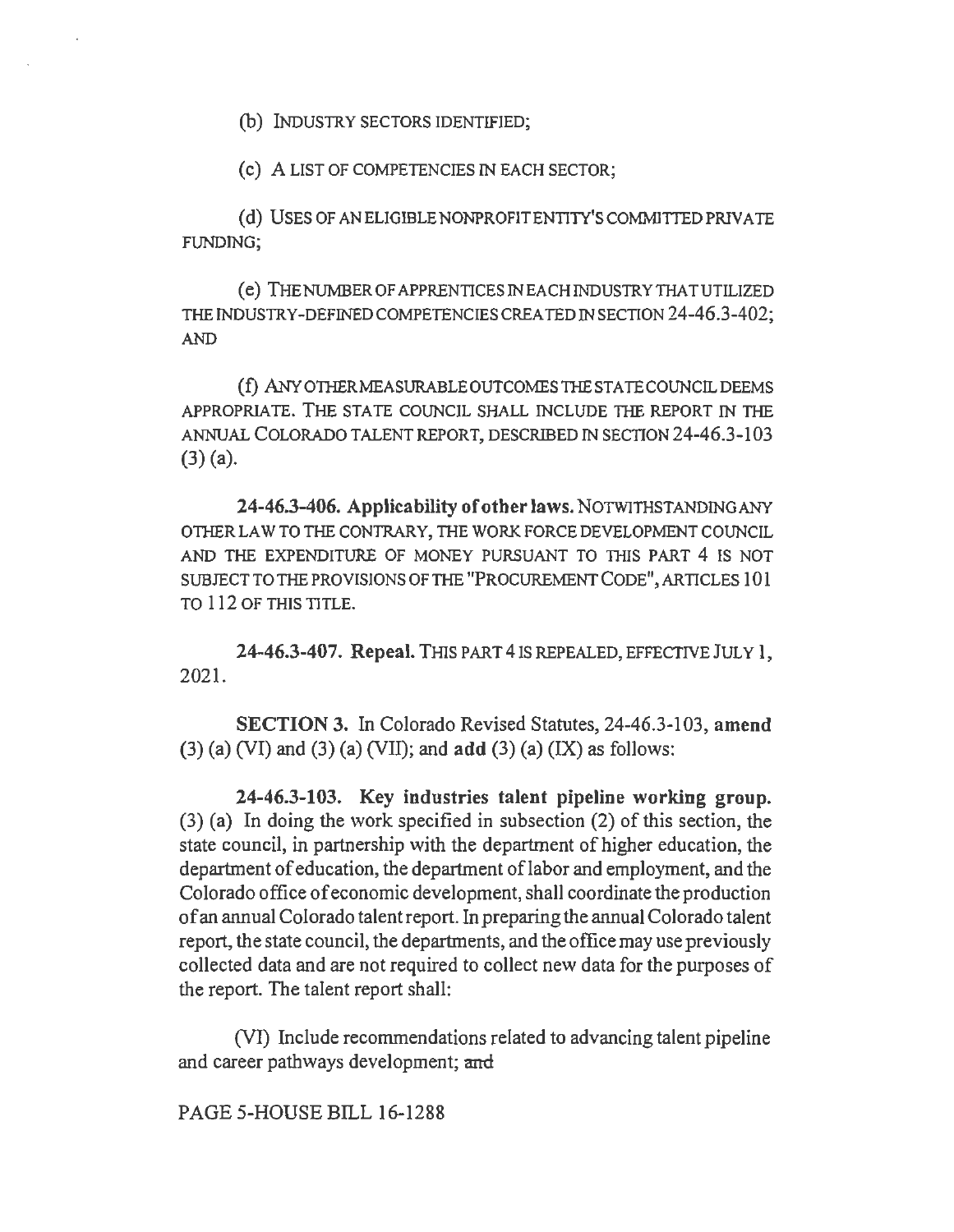(VII) Include recommendations regarding the alignment and consistency of data nomenclature, collection practices, and data-sharing; AND

(IX) INCLUDE TIIE REPORT REGARDING TIIE INDUSTRY INFRASTRUCTURE GRANT PROGRAM, PREPARED AS REQUIRED BY SECTION 24-46.3-405.

SECTION 4. Act subject to petition - effective date. This act takes effect at 12:01 a.m. on the day following the expiration of the ninety-day period after final adjournment of the general assembly (August 10, 2016, if adjournment sine die is on May 11, 2016); except that, if a referendum petition is filed pursuant to section I (3) of article V of the state constitution against this act or an item, section, or part of this act within such period, then the act, item, section, or part will not take effect unless